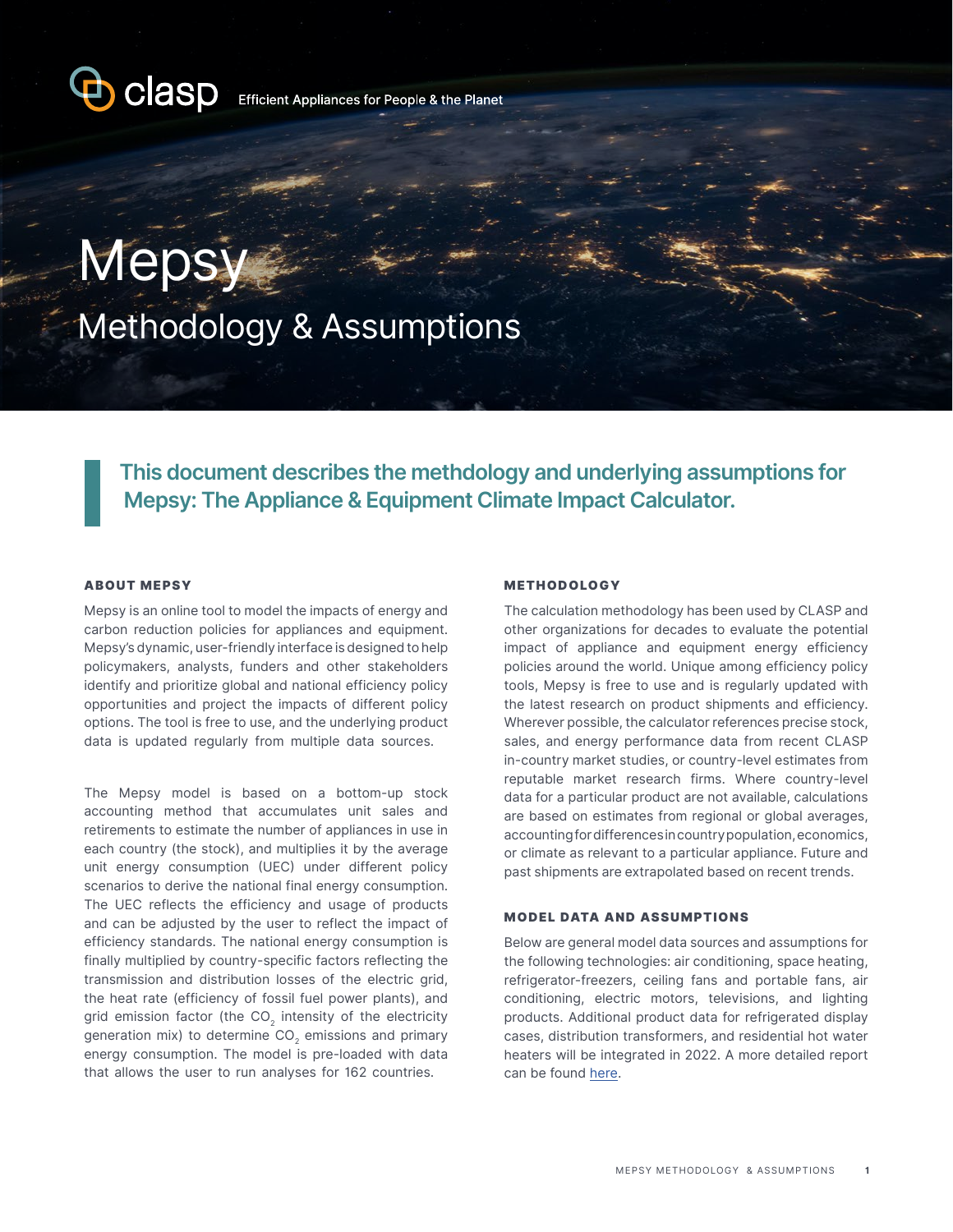

# GENERAL

- **• Transmission & distribution losses:** US Energy Information Administration (EIA), "International", [Data for](https://www.eia.gov/international/data/world/electricity/more-electricity-data?pd=2&p=000000200000000000000000004&u=0&f=A&v=mapbubble&a=-&i=none&vo=value&t=C&g=00000000000000000000000000000000000000000000000001&l=249-ruvvvvvfvtvnvv1vrvvvvfvvvvvvfvvvou20evvvvvvvvvvnvvvs0008&s=315532800000&e=1546300800000&)  [Electricity Consumption and Distribution losses,](https://www.eia.gov/international/data/world/electricity/more-electricity-data?pd=2&p=000000200000000000000000004&u=0&f=A&v=mapbubble&a=-&i=none&vo=value&t=C&g=00000000000000000000000000000000000000000000000001&l=249-ruvvvvvfvtvnvv1vrvvvvfvvvvvvfvvvou20evvvvvvvvvvnvvvs0008&s=315532800000&e=1546300800000&) 2018 data or earlier.
- **• Heat rate:** Various sources including ADB, World Efficiency Council, GE, Lazard, BP, World Bank, and EIA, 2010-2019.
- **• Grid emission factor:** International Financial Institutions Technical Working Group (IFI TWG) "[Harmonized Grid](https://unfccc.int/sites/default/files/resource/Harmonized_Grid_Emission_factor_data_set.xlsx)  [Emission Factor Data"](https://unfccc.int/sites/default/files/resource/Harmonized_Grid_Emission_factor_data_set.xlsx), 2019.

# SPACE HEATING

- **• Representative unit:** technology-dependent capacity from Pezzutto et Al. (2019). [Assessment of the space](https://www.mdpi.com/1996-1073/12/9/1760/pdf)  [heating and domestic hot water market in Europe—Open data and results](https://www.mdpi.com/1996-1073/12/9/1760/pdf). Energies, 12(9), 1760: air-source heat pump (ASHP): 5.37 kW, ground-source heat pump (GSHP): 12.14 kW, boiler/furnace: 25.5 kW, electric resistance (ER): 9.76 kW, except for the following countries: USA, Canada ASHP: 10 kW; USA, Canada GSHP: 15 kW, USA condensing and non-condensing boiler/furnace (CB & NCB) 30 kW; USA ER: 10 kW; Russia ER: 5 kW; India ER: 5 kW; India CB & NCB: 15 kW; China ER: 6.5 kW.
- **• Shipments:** Stocks obtained directly from national sources for each technology: Pezzutto in the EU; Hu et Al. (2017) and National Bureau of Statistics of China; US Energy Information Administration; Bhat & Rubab (2008) and Sivasakthivel et Al. (2012) in India; Natural Resources Canada); Pezzutto extrapolated to other countries based on heating degree days.
- **• Efficiency:** BAU coefficients of performance (COPs) from Pezzutto: ASHP: 3.65, GSHP: 4.58, CB: 0.92; NCB 0.82; ER 0.99; MEPS based on CB replacing NCB and 50% of ASHP with 15% higher efficiency; BAT based on ASHP replacing 25% of ER and 40% of boilers; and 50% of ASHP with 15% higher efficiency.
- **• Usage:** technology-dependent equivalent full-load hours from Pezzutto (2019), extrapolated to other countries based on population-weighted HDD [\(KAPSARC Global Degree Days Database](https://www.kapsarc.org/research/projects/global-degree-days-database/))
- **• Average Lifetime:** 25.4 years based on US data for gas boilers in Franco et Al., ["Estimating Residential](https://eta.lbl.gov/publications/estimating-residential-appliance)  [Appliance Lifetime for Energy Efficiency Policy Analysis"](https://eta.lbl.gov/publications/estimating-residential-appliance) 2018.

# AIR CONDITIONING

- **• Representative unit:** Residential air conditioner. Size varies by country depending on ratio of 3.5 kW and 7 kW systems, from United for Efficiency (U4E). ["Country Savings Assessments](https://united4efficiency.org/countries/country-assessments/)", September 2019.
- **• Shipments:** Euromonitor, 2020.
- **Efficiency:** Varies by country depending on ratio of fixed- and variable-speed systems across the 3.5 kW and 7 kW systems, from United for Efficiency (U4E). ["Country Savings Assessments](https://united4efficiency.org/countries/country-assessments/)", September 2019. UEC in OECD countries based on regression of cooling degree days.
- **Usage:** Depends on climate zone of most populous city in each country, per U4E, "Model Regulation [Guidelines: Energy-efficient and Climate-friendly Air Conditioners](https://united4efficiency.org/wp-content/uploads/2019/09/U4E_AC_Model-Regulation_20190923.pdf#page=29)", September 2019, p. 20.
- **• Average Lifetime:** Varies by country depending on ratio of 3.5 kW and 7 kW systems. 8.4 years for 3.5 kW and 18.0 years for 7 kW systems based on US data for room and central AC in Lutz et Al., ["Using National](https://www.osti.gov/biblio/1182737)  [Survey Data to Estimate Lifetimes of Residential Appliances"](https://www.osti.gov/biblio/1182737), 2011.

# REFRIGERATOR-FREEZER

- **• Representative unit:** Residential refrigerator-freezer, with volume that varies by region, as estimated in U4E, "[U4E Country Savings Assessments: Methodology and Assumptions"](https://united4efficiency.org/wp-content/uploads/2019/10/U4E-Country-Savings-Assessments-2019-Methodology-and-Assumptions.pdf), 2019, p. 3.
- **• Shipments:** Euromonitor, 2020 for all-refrigerators and refrigerator-freezers
- **Efficiency:** BAU, MEPS, and BAT UECs vary by region, as estimated in U4E, "U4E Country Savings [Assessments: Methodology and Assumptions](https://united4efficiency.org/wp-content/uploads/2019/10/U4E-Country-Savings-Assessments-2019-Methodology-and-Assumptions.pdf)", 2019, p. 3.
- **• Usage:** continuous
- **• Average Lifetime:** 17.7 years worldwide, based on US data in Lutz et Al., "[Using National Survey Data to](https://www.osti.gov/biblio/1182737)  [Estimate Lifetimes of Residential Appliances"](https://www.osti.gov/biblio/1182737), 2011.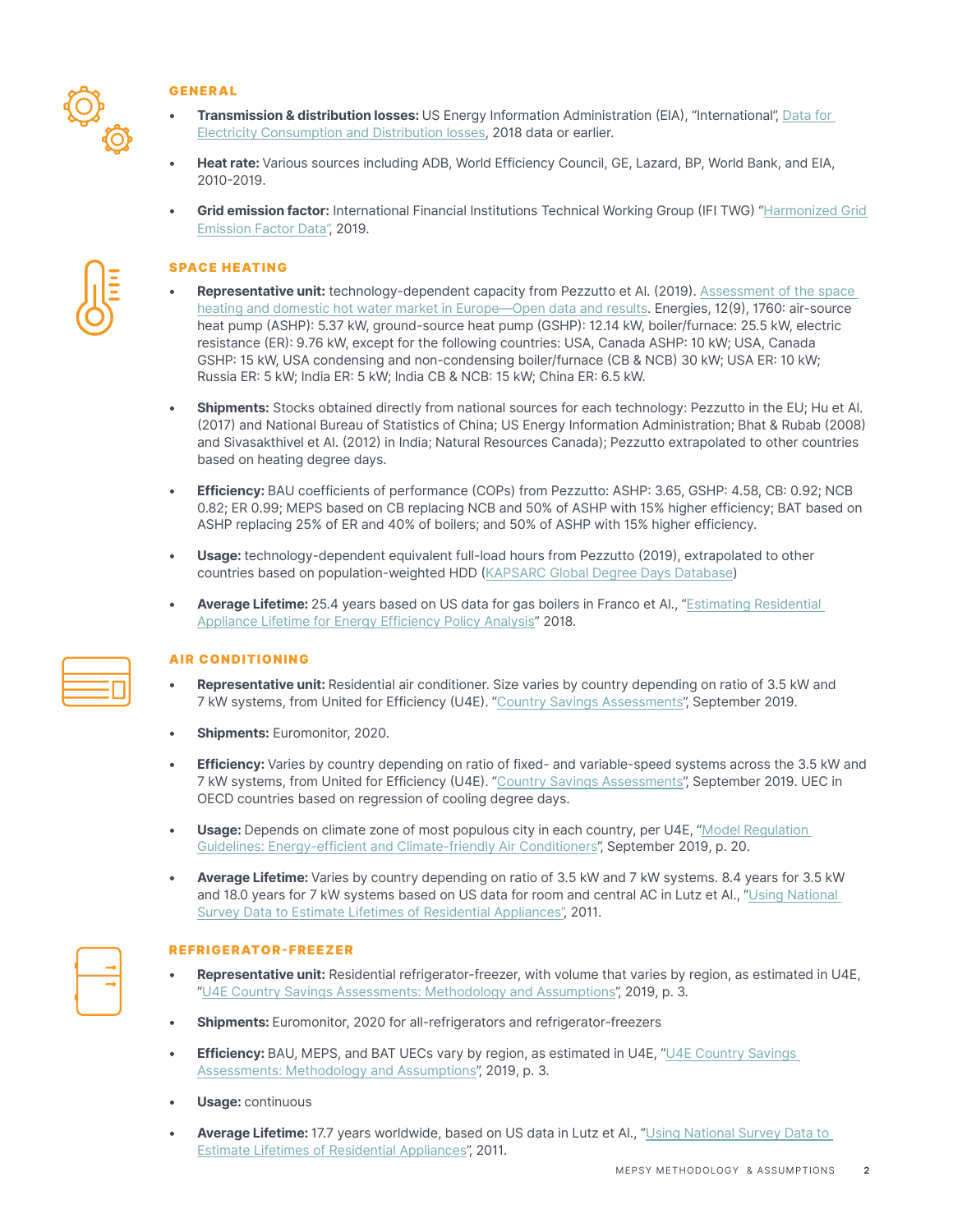

# ELECTRIC MOTORS

- **• Representative unit:** 11.4 kW avg. 8-pole motor for centrifugal pumps and compressors based on stockweighted worldwide average of medium (0.75-375 kW) and large (>375 kW) motors from Waide & Bruner, "[Energy-Efficiency Policy Opportunities for Electric Motor-Driven Systems](https://doi.org/10.1787/5kgg52gb9gjd-en)", IEA Energy Papers, No. 2011/07; 7.1 kW avg. 8-pole motor for industrial fans based on Omdia shipments data, 2020.
- **• Shipments:** Omdia shipments for centrifugal pumps, compressors, and industrial fans, 2020; data for 2018–2023.
- *Efficiency:* Meeting the MEPS requirements as indicated in U4E, "Accelerating the Global Adoption of [Energy-Efficient Electric Motors and Motor Systems",](https://united4efficiency.org/wp-content/uploads/2017/09/U4E-MotorGuide-201709-Final.pdf) September 2014, p. 34; in countries with no standards, 1 percentage point below IE1. MEPS at IE3 (for countries already meeting IE3, MEPS is half-way between IE3 and IE4); BAT at IE4.
- **• Usage:** Running at 62% average capacity for 3280 hours annually, based on Waide & Bruner, "[Energy-](https://doi.org/10.1787/5kgg52gb9gjd-en)[Efficiency Policy Opportunities for Electric Motor-Driven Systems"](https://doi.org/10.1787/5kgg52gb9gjd-en), IEA Energy Papers, No. 2011/07;
- **• Average Lifetime:** 7.7 years

# CEILING AND PORTABLE FANS

- **• Representative unit:** Portable fan: 16 in/400 mm; Ceiling fan: 48 or 52 in/1200 or 1300 mm
- **• Shipments:** Euromonitor, 2020; data for 2005-2024
- **Efficiency:** BAU based on avg. service value in country or, if not available, latest MEPS level (e.g., 3.1 m<sup>3</sup>/ min/W for ceiling fans in India; 2 m<sup>3</sup>/min/W for ceiling fans in USA); MEPS: 4 m<sup>3</sup>/min/W for ceiling, 1.08 m<sup>3</sup>/ min/W for portable (for countries where BAU is higher than 4  $m^3/m$ in/W for ceiling and 1.08  $m^3/m$ in/W for portable, MEPS is half-way between BAU and BAT); BAT: 6 m<sup>3</sup>/min/W for ceiling, 1.7 m<sup>3</sup>/min/W for portable.
- **• Usage:** National studies in US, EU, China, Brazil, India, and Indonesia extrapolated to other countries in region based on cooling degree days.
- **• Average Lifetime:** 11 years for ceiling and 10 years for portable for most countries, with some differences in South Asia, Southeast Asia, and North America based on studies in India, Indonesia, and United States.

# **TELEVISION**

- **• Representative unit:** Region-average size and ratio of high definition (HD) versus ultra high definition (UHD), from Omdia 2020, data for 2020
- **• Shipments:** Omdia 2020, data for 2010–2024
- **• Efficiency:** BAU: average performance of models in country databases, weighted by distribution of shipments at that screen size in the region and country studies; MEPS: forthcoming EU MEPS levels, applied to regionaverage size and HD/UHD ratio (for countries where BAU is higher than forthcoming EU MEPS levels, MEPS is half-way between BAU and BAT); BAT: EU Tier 3 levels for consideration in 2025.
- **• Usage:** Regional test procedures and studies, but typically 4-5 hours in on mode, except for Australia where the test method assumes 10 (Energy Ratings Australia, ["Televisions – AS/NZS 62087.2.2 Table Columns",](https://reg.energyrating.gov.au/comparator/product_types/32/search/?expired_products=on)  [accessed from "Product: Televisions"](https://reg.energyrating.gov.au/comparator/product_types/32/search/?expired_products=on) on February 2, 2021).
- **• Average Lifetime:** 7–14 years based on national studies in the US, India, South Africa and the EU (Urban et Al., p. 46: 2017 stock estimate divided by shipments from Omdia above; "Kiran et Al., ["A multivariate](https://www.sciencedirect.com/science/article/pii/S0959652621004054)  [discrete grey model for estimating the waste from Mobile Phones, Televisions, and Personal Computers in](https://www.sciencedirect.com/science/article/pii/S0959652621004054)  [India"](https://www.sciencedirect.com/science/article/pii/S0959652621004054), Journal of Cleaner Production, forthcoming; Stats SA, "General Household Survey, 2019", p. 177 for TV penetration, divided by past shipments to estimate lifetime; European Commission, ["Commission Staff](https://eur-lex.europa.eu/resource.html?uri=cellar:f9967b1f-e461-11e9-9c4e-01aa75ed71a1.0001.02/DOC_1&format=PDF)  [Working Document Impact Assessment for Electronic Displays](https://eur-lex.europa.eu/resource.html?uri=cellar:f9967b1f-e461-11e9-9c4e-01aa75ed71a1.0001.02/DOC_1&format=PDF)", January 10, 2019, p. 20.)